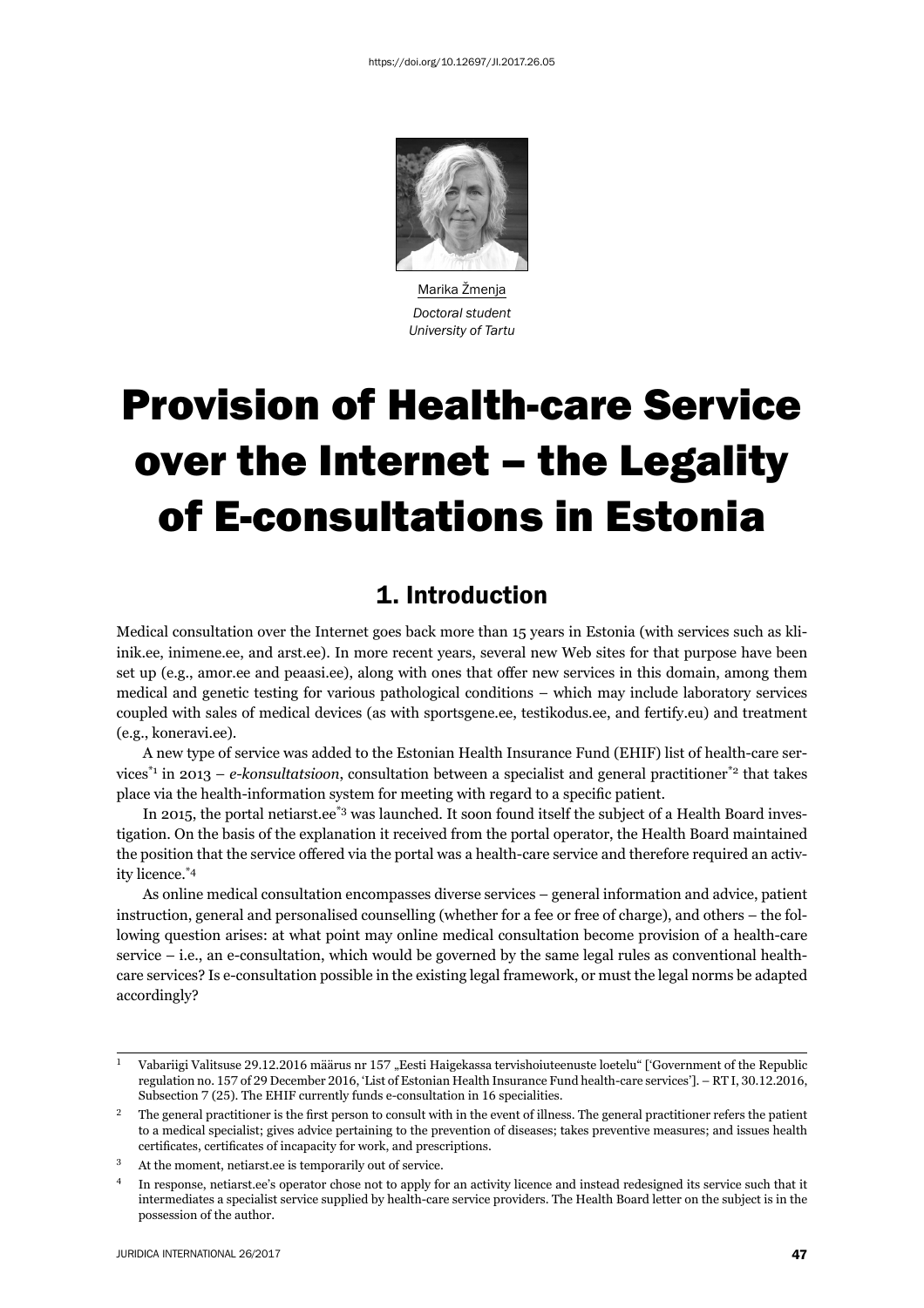The objective for this article is to address what sort of online medical consultation can be viewed as provision of a health-care service and whether, and on what conditions, e-consultations over the Internet are possible within the framework of the existing legal order.

## 2. E-consultation as telemedicine

There is no generally accepted definition of telemedicine. A communication from the European Commission has taken the approach that telemedicine is provision of health-care services that uses information and communication technology (ICT) devices in situations wherein the health-care specialist and patient (or, alternatively, two health-care specialists) are in different physical locations. This involves secure transmission of medical data and information in the form of text, sound, images, or other formats for the purpose of the prevention, diagnosis, treatment, and aftercare needed by the patient. Telemedicine encompasses, among other things, teleconsultation, along with online consultation / electronic appointments or videoconferencing between health-care specialists.<sup>\*5</sup> We can conclude from this definition that telemedicine is not an independent medical field as sometimes mistakenly believed; rather, telemedicine refers to the way in which health-care service is provided, and it should be contrasted against face-to-face communication, which still can utilise ICT devices.

E-consultation is differentiated from consultation provided by conventional means by the fact that the patient and health-care service provider are physically separate and communicate while at a physical distance from each other. The communication can take place in real time – by videoconferencing, a Skype or other 'voice over IP' connection, or telephone – or with a time lag, via e-mail or instant messaging. Such a method can be used also in fields of medicine that require an actual physical examination of the patient: The examination can be conducted by a second health-care provider, who sends the findings from the examination to the consulting health-care service provider. In certain cases, the physical gap can be bridged via special technology such as a dermatoscope,<sup>\*6</sup> tele-stethoscope, ECG machine, or retinal camera. Special booths have been introduced in telemedicine projects in France where people can talk to a doctor over a video bridge and have their vital signs measured.\*7 As technology advances and as equipment is developed and introduced that allows physical examinations to be conducted from a physical distance, e-consultations will prove feasible in more and more cases.

The rules currently in force in Estonia do not necessarily require examination of the patient in order for a consultation to be considered provision of a health-care service. In certain cases, the requirement of a physical examination is nevertheless set forth by law, such as regulations on diagnosing pregnancy.\*8

Thus, e-consultation  $-$  i.e., provision of health-care service to a patient without having direct physical contact with that patient – is not directly prohibited in the Estonian legal space, unlike, for instance, in Germany and Poland, where providing health-care services without a physical examination of the patient is forbidden.\*9

<sup>ɶ</sup> Communication from the Commission to the European Parliament, the Council, the European Economic and Social Committee and the Committee of the Regions on telemedicine for the benefit of patients, healthcare systems and society (COM(2008)689 final). Available at http://eur-lex.europa.eu/legal-content/EN/TXT/PDF/?uri=CELEX:52008DC068 9&from=EN (most recently accessed on 17.4.2017).

<sup>ɷ</sup> A dermatoscope is a special camera for taking an enlarged picture of a birthmark or other skin formation and sending it electronically via the Dermtest software (dermtest.ee) to a dermatologist or oncologist for diagnosis procedures.

La première cabine de télémédecine ouvre en Bourgogne (The first telemedicine booth opens in Burgundy). – *Business Herald*, 31.3.2014. Available at http://business-herald.com/non-classe/la-premiere-cabine-de-telemedecine-ouvre-en-bourgogne (most recently accessed on 1.5.2017).

Raseduse katkestamise ja steriliseerimise seadus (Termination of Pregnancy and Sterilisation Act). – RT I 1998, 107, 1766; RT I, 20.2.2015, 11, Section 10. English text available at https://www.riigiteataja.ee/en/eli/ee/Riigikogu/ act/505032015003/consolide (most recently accessed on 17.4.2017).

UNIversal solutions in TElemedicine Deployment for European HEALTH care. Available at http://united4health.eu/ wp-content/uploads/2015/10/D5.5-v1.0-U4H-Industry-Report-on-Telemedicine-Lega-land-Regulatory-Framework.pdf (most recently accessed on 15.4.2017). The opinion in Germany is that treatment and diagnosis over the Internet is insufficient, as it runs the risks of misdiagnosis and thereby poses a risk to patients (Entwurf eines Vierten Gesetzes zur Änderung arzneimittelrechtlicher und anderer Vorschriften (Draft of a Fourth Act on the Amendment of provisions on medicinal products and other regulations.)), available at https://www.bundesgesundheitsministerium.de/fileadmin/Dateien/3 Downloads/ Gesetze\_und\_Verordnungen/GuV/A/AMG-Novelle\_GE.pdf (most recently accessed on 28.6.2017).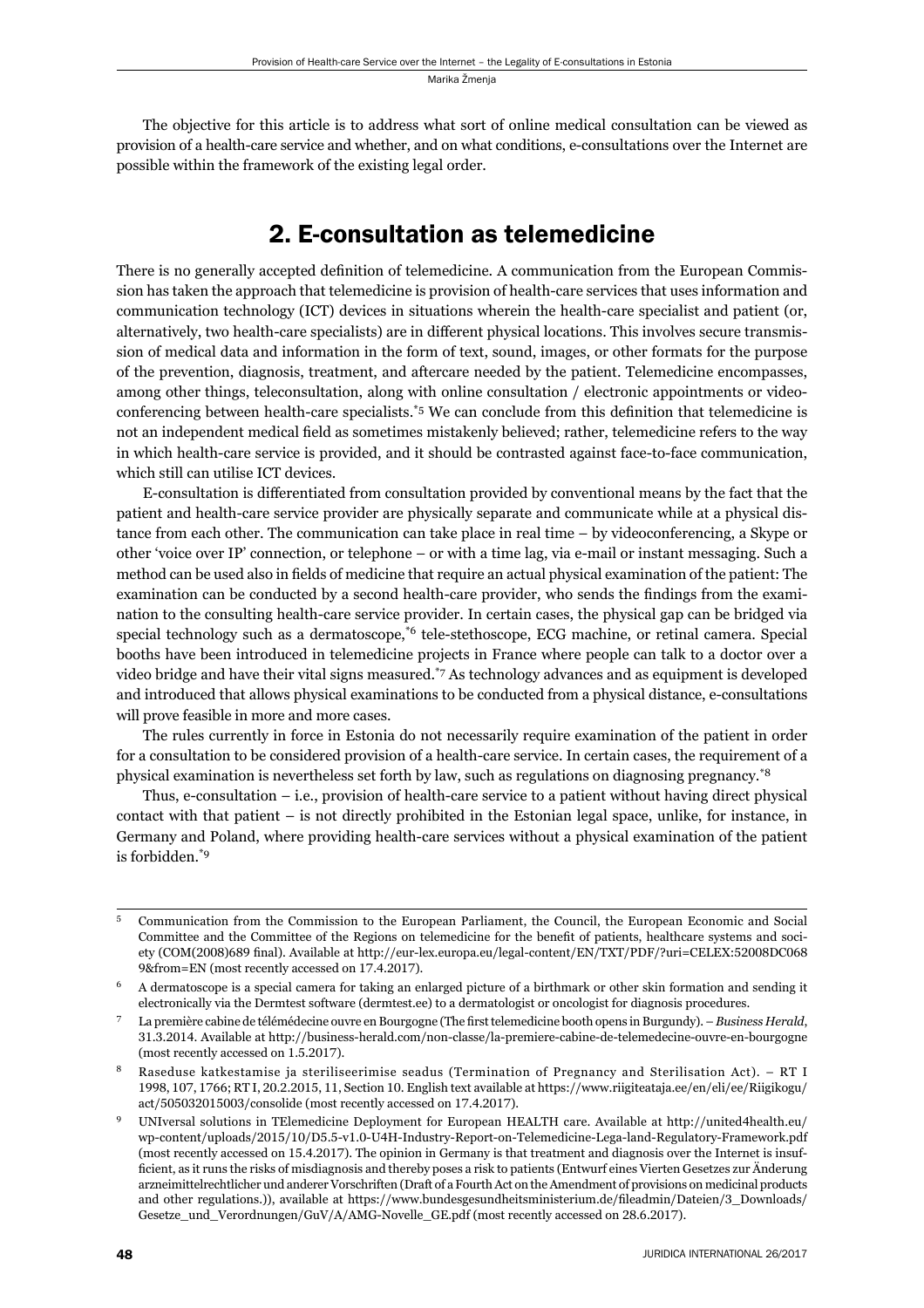### 3. E-consultation as a health-care service

#### 3.1. The definition of health-care services

According to Subsection 2 (1) of the Health Services Organisation Act (HSOA), health services are the activities of health-care professionals carried out for the prevention, diagnosis, or treatment of diseases, injuries, or intoxication in order to reduce the malaise of persons, prevent the deterioration of their state of health or development of diseases, and restore their health. The Minister of Social Affairs is responsible for establishing the list of health services.\*10

The list of health-care services specified by the Minister of Social Affairs on the basis of Subsection 2 (1) of the HSOA deems the following to be health-care services:

- 1) health-care services related to diagnosing and treating the diseases listed in the tenth edition of the International Classification of Diseases (ICD-10)
- 2) the surgical procedures listed in the Nordic Medico-Statistical Committee's classification of surgical procedures.\*11

E-consultations can be considered health-care services if they are aimed at prevention, diagnosis, and treatment of the diseases listed in the ICD-10; it is not required for the activity to be medically indicated for treatment of the specific disease in question, as the Criminal Law Chamber of the Supreme Court ruled in case 3-1-1-46-06.\*12

In its letter to the operator of netiarst.ee, the Health Board likewise maintained that in the case of a service wherein a health-care professional provides a specific person, in accordance with that person's need for assistance (determined by the health-care professional on the basis of a conversation, images, additional information sent, or other content), with advice, recommendations, and instructions for prevention of disease, injury, or intoxication and asks, probes, and/or processes data in some other manner to diagnose the person's condition and/or gives the person output thereof that consists of treatment recommendations and instructions designed to alleviate that specific person's complaints, to keep said person's health from worsening or the disease from becoming exacerbated, and to restore health, this constitutes a health-care service.\*<sup>13</sup>

Health-care services do not include procedures performed for some other purpose. In the case of genetic testing offered by SportsGene OÜ on its Web site, K. Pormeister, in the article 'Tarbijale suunatud geenitestid Eesti õigusruumis' (Consumer-oriented Genetic Tests in the Estonian Legal Space), takes the position that genetic testing does not fit the HSOA's definition of health-care services in either its nature or its purpose; the objective is neither the prevention nor the diagnosis of disease. Hence, genetic testing directed at consumers represents a service that cannot be treated as a health-care service and that is not part of a research study.\*14 Still, it is hard to concur completely. The Fertify gene test for ascertaining female fertility, intermediated by SportsGene OÜ and supplied by FutuTest OÜ, could be viewed as a health-care service.\*15

The e-health strategy working group on law and ethics is of the opinion that if a service offered online may be a health-care service in form and substance while the goal of the health-care professional is not to provide a health-care service, it is possible to side-step definition of that service as a health-care service if the consumer is informed by way of the terms of service that the online service does not constitute provision of a health-care service.\*16

Tervishoiuteenuste korraldamise seadus (Health Services Organisation Act). – RT I 2001, 50, 284; RT I, 21.2.2017, 5. English text available at https://www.riigiteataja.ee/en/eli/513032017001/consolide (most recently accessed on 17.4.2017).

 $^{11}$  Ministry of Social Affairs regulation no. 13 of 10 January 2002, establishing a list of health-care services. RTL 2002, 14, 180 (in Estonian), Section 1.

<sup>12</sup> RT III 2006, 28, 255 (in Estonian).

<sup>&</sup>lt;sup>13</sup> See Note 4 above.

ɲɵ K. Pormeister. *Tarbijale suunatud geenitestid Eesti õigusruumis* (Consumer-oriented Genetic Tests in the Estonian Legal Space). *Juridica* IV (2016), pp. 263-270 (in Estonian).

<sup>&</sup>lt;sup>15</sup> Fertify is a genetic test for evaluating women's potential for conception and their age-related infertility risk. On the basis of the test, individual-specifi c recommendations are made for preserving natural fertility and for additional medical studies related to fertility.

This is in line with the view of law and ethics expressed in the Government of the Republic's e-health strategy up to 2020. See the report of the working group on law and ethics, available at https://www.sm.ee/et/strateegia (most recently accessed on 19.3.2017) (in Estonian).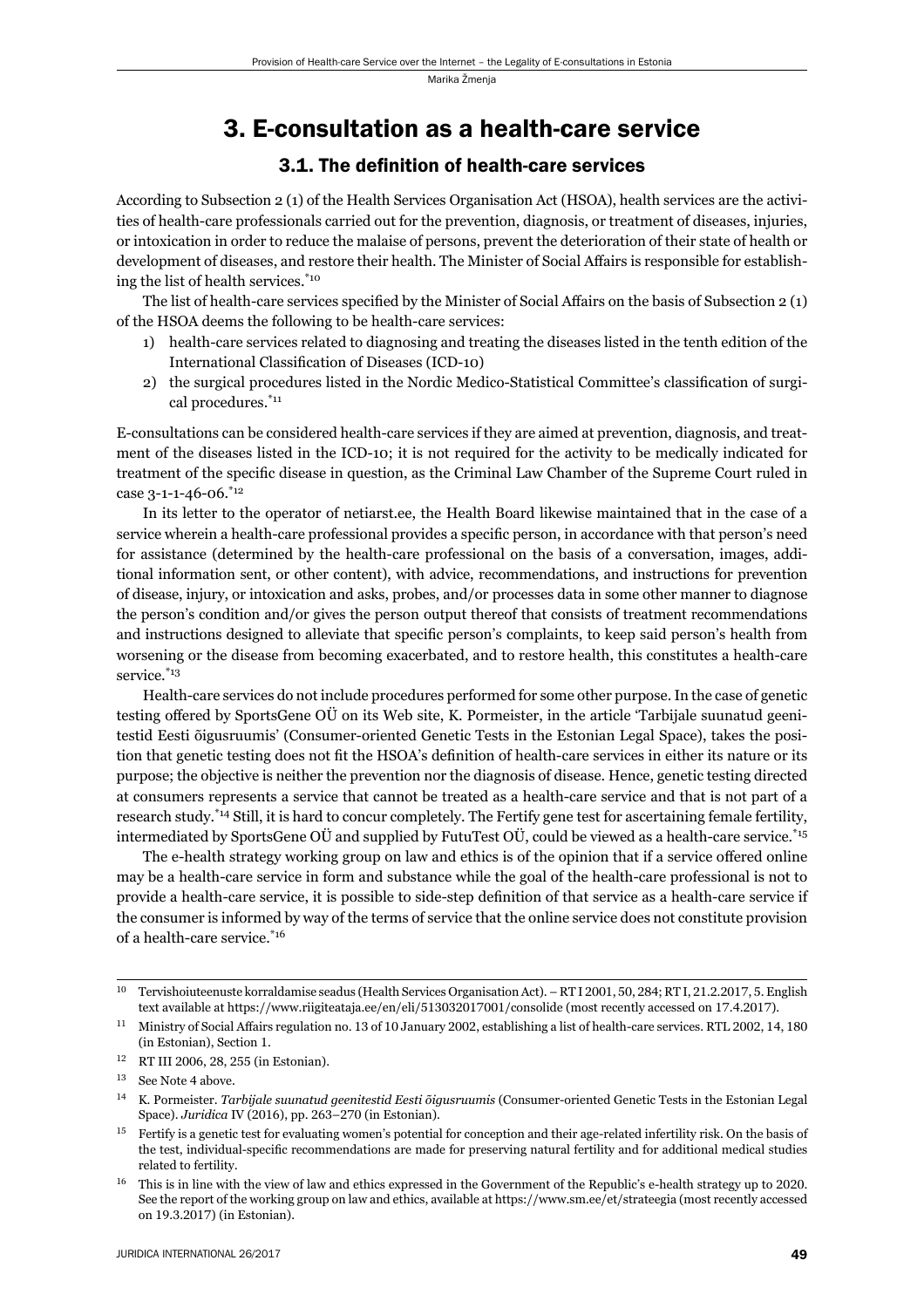The author of this article calls for a more fine-tuned approach to viewing the service provider as the one who decides whether a given activity is a health-care service. Provision of a health-care service involves providing a regulated economic service; such activity may be launched only if certain conditions are met (there is an activity-licence requirement). If a person's activity substantively matches the definition for provision of a health-care service, an activity licence must be sought,\*17 irrespective of how the service provider or the parties to the service refer to it. Initiating economic activity without having applied for an activity licence can result in an administrative body imposing state supervision measures that render further conducting of economic activity impossible if there is a heightened or significant threat to public order.<sup>\*18</sup>

The Health Board expressed the position that what is relevant is not how health-care professionals themselves view and refer to the service but, rather, how service-users view the service and for what purpose they contact its providers – netiarst.ee in the specific case considered. If a given person must initiate contact with the service and has been provided with details for various specialists beforehand **and** been given an explanation of what the service is being provided as an alternative to, there is reason to believe that it is, in fact, a health-care service.\*19

Consultation with a health-care professional over the Internet can, therefore, be viewed as a health-care service. If a health-care professional wishes to dispense health-related advice online in such a manner as cannot be viewed as provision of a health-care service, that professional's activity cannot substantively meet the definition for a health-care service  $-$  said professional cannot diagnose a specific person on the basis of a request from that person, not even making a hypothetical diagnosis\*20, and cannot assign treatment or give treatment recommendations.

#### 3.2. Health-care service as a health-care professional's activity

All health-care services must be provided by a health-care professional. Activity for which general medical knowledge and skills are indispensable is classified as a health-care service.<sup> $*_{21}$ </sup>

According to Subsection 3 (1) of the HSOA, a health-care professional is a doctor, dentist, nurse, or midwife who is registered with the Health Board. For the purposes of the Medicinal Products Act, 'healthcare professionals' also covers pharmacists and assistant pharmacists providing pharmacy services at a general pharmacy or hospital pharmacy, provided that they have been registered in the national register of pharmacists and assistant pharmacists maintained by the Health Board in accordance with Subsection 55 (1) of the Medicinal Products Act (Subsection 3 (4) of the HSOA).

The EHIF's list of health-care services also includes services that, because they are performed by a person who is not a health-care professional, do not fulfil the definition specified in the HSOA. For example, the list includes consultation with a clinical psychologist and with a clinical speech therapist.<sup>\*22</sup> Neither of these is a health-care professional. Yet under EHIF guidelines, their activities do constitute health-care services, as examinations and investigations are conducted and they provide consultation and put together a treatment plan.\*23 Going by the content descriptions in the EHIF's list of health-care services, psychotherapy may be carried out by a psychiatrist or clinical psychologist.\*24 This leads us to the question of whether consultation with a clinical psychologist supplied over the Internet can be considered a health-care service if its goal is to prevent, diagnose, and treat diseases.

<sup>&</sup>lt;sup>17</sup> Section 40 of the HSOA.

<sup>&</sup>lt;sup>18</sup> Majandustegevuse seaduse üldosa seadustik (General Part of the Economic Activities Code Act). – RT I, 25.3.2011, 1; RT I, 19.3.2015, 51, Subsection 67 (1). English text available at https://www.riigiteataja.ee/en/eli/527032015008/consolide (most recently accessed on 17.4.2017).

<sup>&</sup>lt;sup>19</sup> See Note 4 above.

<sup>&</sup>lt;sup>20</sup> Even in the course of provision of conventional health-care service, as a general rule, a hypothetical diagnosis is made at the first appointment with a doctor, which is then either corroborated with tests or not.

<sup>&</sup>lt;sup>21</sup> *Svetlana Lokk-Kidava v. Estonia* (see Note 12), paragraph 14.

 $22$  List of EHIF health-care services, sections 36 and 37.

<sup>&</sup>lt;sup>23</sup> Speech therapy coding manual. Available at https://www.haigekassa.ee/sites/default/files/TTL/2016\_08\_12\_logopeedia\_ teenuste\_juhend\_kodulehele.pdf (most recently accessed on 19.3.2017) (in Estonian). See also the list of health-care service descriptions – psychiatry, available at https://www.haigekassa.ee/sites/default/files/TTL/2015\_01\_05\_psyhhiaatria\_ ttl2015\_kirjeldused.pdf (most recently accessed on 19.3.2017) (in Estonian)

ɳɵ *Ibid*.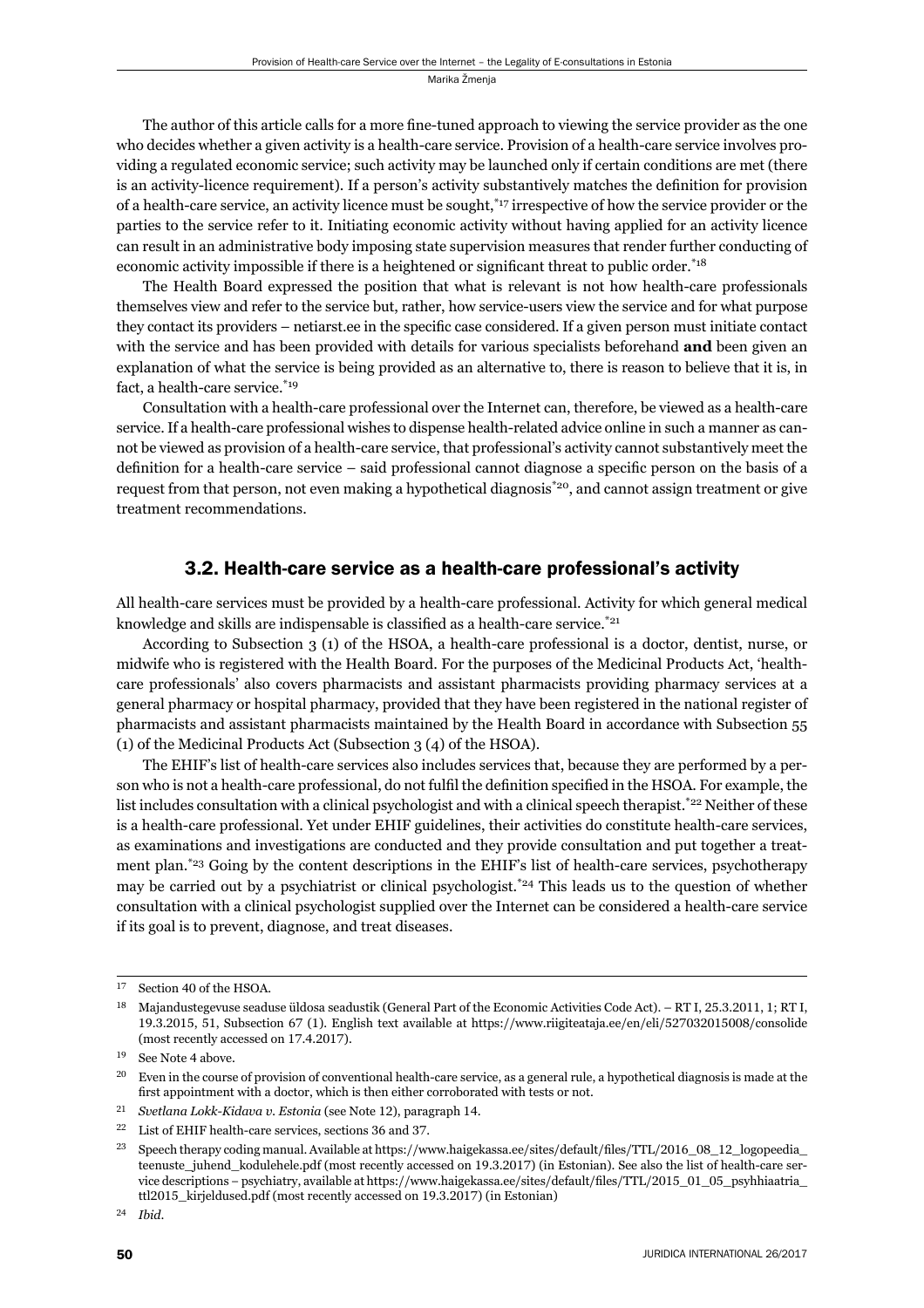In summary, it can be said that e-consultations carried out by health-care professionals can be considered provision of a health-care service if the provision of the service inevitably requires medical knowledge and the activity is aimed at the prevention, diagnosis, and treatment of a disease and restoring health.

In the interests of legal clarity and certainty, the definition of health-care service should be updated so that service providers know when their activities can be treated as provision of a health-care service and whether they need to apply for an activity licence if wishing to begin such activity. This would also create greater clarity for patients, and patient rights and protections would be better guaranteed. In the opinion of this author, the definition of health-care professional should be broadened such that clinical psychologists, speech therapists, and other specialists who provide, in essence, health-care services are considered healthcare professionals. The current situation is one in which, on the basis of Supreme Court interpretations, the activity of these professionals fundamentally fulfils the definition for health-care service and also appears on the EHIF's health-care service list yet formally is not considered a health-care service.

#### 3.3. Health-care service as an economic activity

The Supreme Court has taken the position that only provision of a health-care service that is rendered in the framework of an economic or professional activity can be classified as a health-care service. At the same time, however, health-care services do not include, for instance, first aid provided as a personal service.\*25

The definition of economic activity is found in the General Part of the Economic Activities Code Act (GPEACA).\*26 Under Subsection 3 (1) of the GPEACA, economic activity is considered to be any permanent activity that is pursued independently to generate income and that is not prohibited pursuant to the law. If a notification or authorisation obligation has been established in respect of an activity, the activity is deemed to be an economic activity even if generating income is not its purpose (Subsection 3 (2)).

The explanatory memorandum to the GPEACA accounts for this by noting that the Estonian legal system encompasses persons who are not engaged in economic activity for the purposes of Subsection 4 (1) of the GPEACA yet whose activity a decision has been made should be subject to an activity-licence or registration requirement; this makes it necessary to set forth, as an additional criterion, that the concept of economic activity also extends to other activities in regard to which a notification or authorisation obligation has been established, even if the purpose of the activity is not to generate income (law in force pertains mainly to the social, health-care, and education sphere). If an additional criterion had not been established, the GPEACA would not apply to these persons and it would have been necessary to retain or set forth provisions that are redundant with those of the GPEACA .\*27

Thus, provision of a health-care service is always considered an economic activity, as it is subject to an activity-licence requirement, even if the provision of health-care service is not permanent and/or takes place free of charge.\*28

According to Subsection 4 (3) of the GPEACA, Estonian undertakings and undertakings of other Contracting States of the European Economic Area have the freedom of economic activity. Under Subsection 5 (1) of the GPEACA, an undertaking is a natural or legal person who commences or pursues economic activities. According to Subsection 3 (2) of the Commercial Code,\*29 a sole proprietor shall submit a petition for his or her entry in the Commercial Register before commencement of the activity.

The HSOA governs the legal form in which medical procedures may be supplied as a service in the framework of economic and professional activity. For example, family physicians may practise as sole proprietors or through companies providing general medical care (Section 12); companies, sole proprietors, or foundations that hold corresponding activity licences may provide specialised outpatient care (Subsection 21 (1)); and a company or foundation that holds a corresponding activity licence may own a hospital ( Subsection 22 (2)).

<sup>&</sup>lt;sup>25</sup> *Svetlana Lokk-Kidava v. Estonia* (see Note 12), paragraph 12.

 $^{26}$  Majandustegevuse seaduse üldosa seadustik (see Note 18, above).

<sup>&</sup>lt;sup>27</sup> See the text available at http://www.just.ee/sites/www.just.ee/files/elfinder/article\_files/majandustegevuse\_seadustiku\_ uldosa\_seaduse\_eelnou\_seletuskiri.pdf (most recently accessed on 19.3.2017) (in Estonian).

<sup>&</sup>lt;sup>28</sup> E.g., free-of-charge consultation supplied by health-care service providers online.

 $^{29}$  Äriseadustik (Commercial Code). – RT I 1995, 26, 355; RT I, 22.6.2016, 32. English text available at https://www.riigiteataja. ee/en/eli/513072016002/consolide (most recently accessed on 17.4.2017).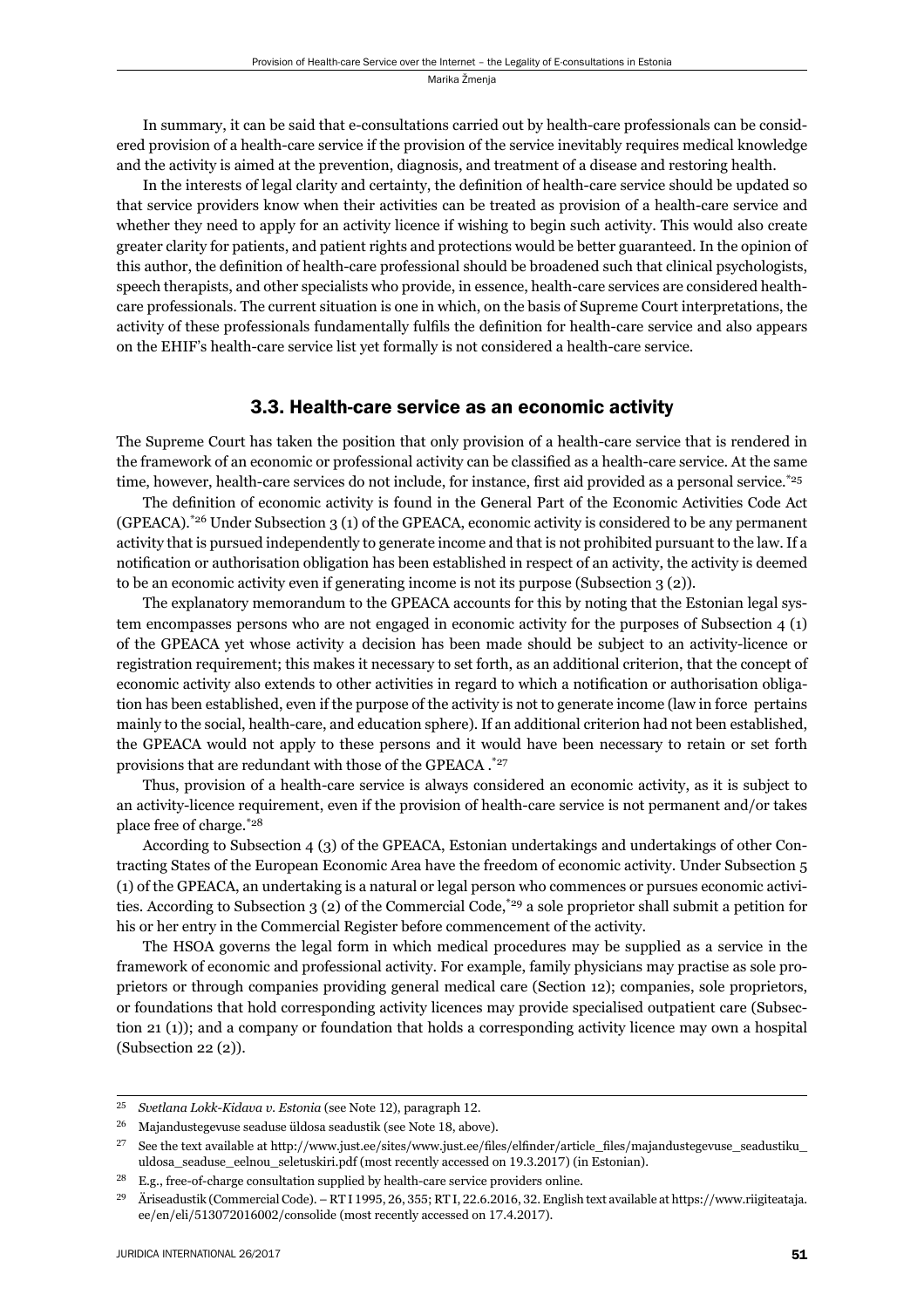Hence, according to the HSOA, a health-care professional meeting the definition in Subsection  $3(2)$  of the HSOA may provide e-consultations only if having registered as a sole proprietor or doing so through a company in a legal form allowed by the HSOA, after having been granted an activity licence for this purpose. Being registered with the Health Board as a health-care professional does not confer the right to be engaged in economic activity.

The report from the law and ethics working group expresses the conclusion that health-care services do not include intermediation of a health-care service, which is what the operator of netiarst.ee does in providing health-care service providers with a technical platform for service provision. According to the working group's conclusion, it should be treated as an information-society service.<sup>\*30</sup> At the moment, the European Court of Justice (ECJ) has received questions from the Spanish government, which is seeking a preliminary decision on whether Uber<sup>\*31</sup> is a transport service or, instead, an information-society service provider. Some EU member states have taken the position that Uber is a transport company.\*32 On 11 May 2017, Advocate General Maciej Szpunar submitted an opinion in the case of Uber, according to which Uber's activity constitutes not an information-society service but a transport service.<sup>\*33</sup> A final decision on the case is expected before the end of the year. Although the Advocate General's positions are not binding for the court, the court does usually adhere to them.

The conclusions of the court may have an impact also on the interpretation of the services offered by netiarst.ee – whether they are a health-care service or an intermediary service. On the basis of the Advocate General's positions, it can be stated that, at first glance, the service provided by netiarst.ee could be a healthcare service, not an intermediary service. Whether an e-consultation is considered a health-care service or instead an intermediary service depends on the design of the service – is it a composite service, do healthcare professionals carry out independent economic activity, and so forth? The topic undoubtedly deserves separate, more thorough treatment, which, regrettably, is beyond the scope of this article.

## 4. E-consultation as an activity subject to authorisation

Under Subsection 16 (1) of the GPEACA, an undertaking must, in the cases specified by legislation, have an activity licence prior to commencement of economic activities in a given area of activity. According to the HSOA, health-care service may be provided only by sole proprietors or legal persons with an appropriate activity licence (subsections  $7(2)$ , 18 (1), 21 (1), 22 (2), 25 (1), and 25<sup>1</sup> (1)).

Provision of a health-care service without an activity licence is an illegal economic activity. Subsection 372 (1) of the Penal Code stipulates that operating without an activity licence in an area of activity that requires one is a crime.\*34

The activity licence entitles an undertaking to commence economic activity and certifies that said undertaking has complied with certain requirements for economic activity in its area of activity. The activity licence also specifies secondary conditions for pursuing economic activity (Subsection 16 (2) of the GPEACA).

Under Subsection 40 (1) of the HSOA, an activity licence is required for provision of specialist medical care, provision of emergency medical care, supplying of general medical care on the basis of a practice list of a general practitioner, independent provision of nursing care, and independent provision of midwifery care.

The material requirements for economic activity that constitute the object of verification for the activity licence are, according to Subsection 42 (2) of the HSOA, that the staff, facilities, installations, and equipment necessary for the provision of specialised medical care comply with the requirements established on the basis of the HSOA.

<sup>&</sup>lt;sup>30</sup> See Note 16 above.

 $31$  The netiarst.ee solution is similar to that used by Uber and the associated taxi-service app, offering a software solution that matches service providers (the driver is analogous to the health-care professional) to service consumers (in that case, people wanting to go from point A to point B rather than patients).

<sup>&</sup>lt;sup>32</sup> EU court asks: Is Uber an app or taxi service? CNET News. Available at https://www.cnet.com/news/is-uber-an-app-ortaxi-service-eu-court-asks/ (most recently accessed on 19.3.2016).

<sup>33</sup> Opinion of Advocate General Szpunar delivered on 11 May 2017. Case C-434/15. Available at http://eu-rlex.europa.eu/ legal-content/EN/TXT/?uri=CELEX%3A62015CC0434 (most recently accessed on 28.6.2017).

 $34$  Karistusseadustik (Penal Code). – RT I 2001, 61, 364, RT I, 31.12.2016, 14. English text available at https://www.riigiteataja. ee/en/eli/519012017002/consolide (most recently accessed on 17.4.2017).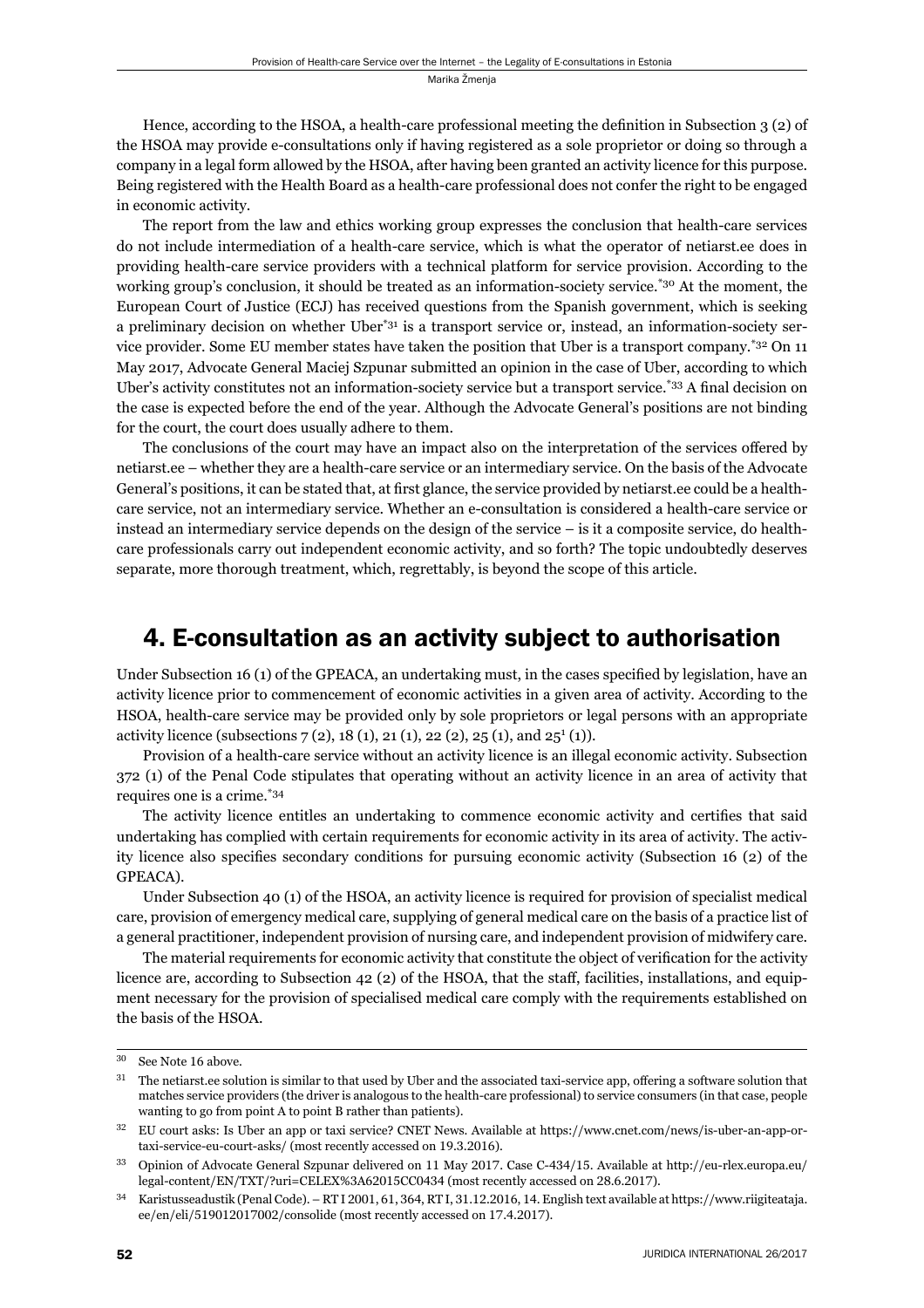These requirements are established in Minister of Social Affairs regulation 25 of 25 January 2002, 'Requirements for Facilities, Installations, and Equipment Necessary for Provision of specialised outpatient care'.\*35

The current legal provisions for application for activity licences do not enable sole proprietors or companies to apply for an activity licence for provision of health-care service over the Internet (e-consultations) if they do not have physical appointment rooms. Under Subsection 42 (2) of the HSOA, for an activity licence to be granted, the facilities must meet the requirements established on the basis of the HSOA. Accordingly, only health-care providers who already have an activity licence for provision of general or specialist medical care or independent provision of nursing care or who apply jointly for one have the right to apply for an activity licence to provide health-care service online. This brings us to the question of whether it is justified to restrict the right of provision of e-consultation to only those health-care providers having a physical reception unit with rooms.

Although the above-mentioned Ministry of Social Affairs regulation permits consultations with patients even if the provider does not possess the equipment needed for examination, legal acts treat face-to-face appointments but not health-care service provided online as an outpatient health-care service. Similarly to the law on online sales of medicinal products, which requires a general pharmacy activity licence, legal requirements applicable to a health-care service provider specify that said provider must have an activity licence for provision of a health-care service; this gives it the right to provide e-consultation as well.<sup>\*36</sup>

## 5. E-consultation as an information-society service

E-consultation is simultaneously both a health-care service and an information-society service and is subject to the Information Society Services Act (ISSA).\*37 An information-society service is a service that is provided in the form of economic or professional activities at the direct request of a recipient of the services, without the parties being simultaneously present at the same location, and such services involve the processing, storage, or transmission of information by electronic means intended for the digital processing and storage of data (ISSA, Subsection 2 (1)).

Information-society services must be entirely transmitted, conveyed, and received by electronic means of communication. Services provided by means of fax or telephone call and television or radio services and broadcasting in the sense applied in the Broadcasting Act are not information-society services (Subsection 2 (1) of the ISSA). This means that a patient's visit to a doctor during which the doctor uses, for example, electronic devices is not an information-society service, as there is no physical distance.\*38 If the contact between patient and doctor takes place with a physical distance between them and is made possible by electronic applications, as in telemedicine, then it may be an information-society service.\*39

According to Recital 18 of the preamble to the E-Commerce Directive,\*40 activities that by their very nature cannot be carried out at a distance and by electronic means, such as medical advice requiring the physical examination of a patient, are not information-society services. The directive also applies to doctors' Web sites that promote their activity; physicians' recommendations that do not require physical examination of the patient, that are provided for a fee, or whose costs are covered by advertising or sponsorship; and the online sale of medicinal products.\*41

<sup>35</sup> RTL 2002, 25, 353; RT I, 1.6.2016, 8.

 $36$  Ravimiseadus (Medicinal Products Act). – RT I 2005, 2, 4; RT I, 4.5.2016, 4, Subsection 31 ( $5^1$ ). English text available at https://www.riigiteataja.ee/en/eli/516052016002/consolide (most recently accessed on 17.4.2017).

<sup>&</sup>lt;sup>37</sup> Infoühiskonna teenuse seadus (Information Society Services Act). – RT I 2004, 29, 191; RT I, 6.1.2011, 12. English text available at https://www.riigiteataja.ee/en/eli/513012015001/consolide (most recently accessed on 1.5.2017).

<sup>&</sup>lt;sup>38</sup> Directive 98/48/EC of the European Parliament and of the Council of 20 July 1998 amending Directive 98/34/EC laying down a procedure for the provision of information in the field of technical standards and regulations. Official Journal L 217, 05/08/1998, pp. 0018-0026. Annex V, Art. 1.

<sup>39</sup> S. Callens et al. *E-health and the Law*. London: Kluwer Law International and International Law Association 2003, p. 103.

Directive 2000/31/EC of the European Parliament and of the Council of 8 June 2000 on certain legal aspects of information society services, in particular electronic commerce, in the Internal Market ('Directive on electronic commerce'). Official Journal L 178, 17/07/2000, pp. 0001-0016.

<sup>&</sup>lt;sup>41</sup> European Commission. Study on legal and regulatory aspects of eHealth: 'Legally eHealth'. Deliverable 3, Issues of Liability and Consumer Protection. Available at http://www.crid.be/pdf/public/5603.pdf (most recently accessed on 15.4.2017).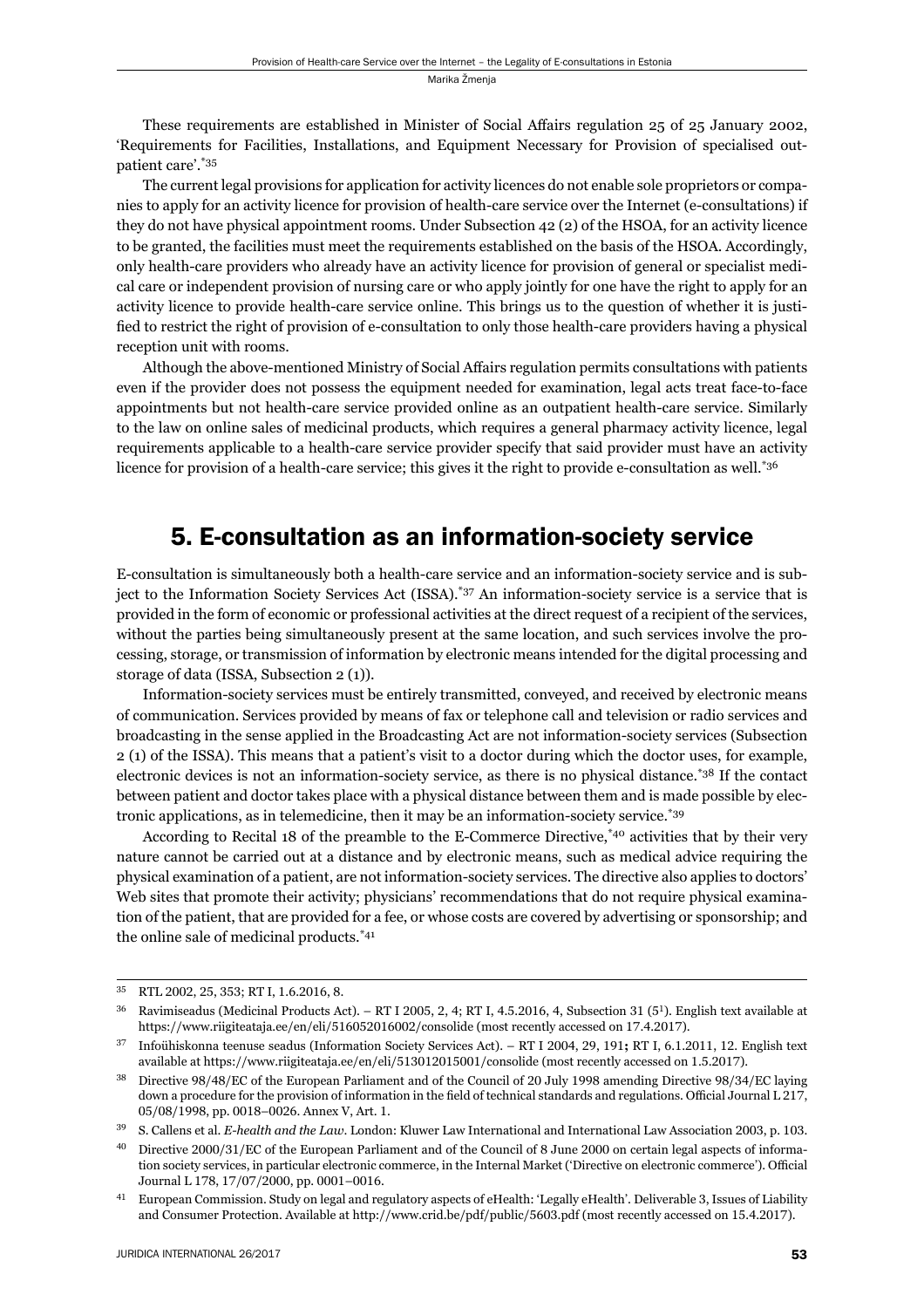For effectively guaranteeing the freedom to provide service and legal certainty for providers and recipients of services, the law of the Member State applying to the service provider's location is applied with regard to information-society services. Hence, an information-society service provided via a place of business located in Estonia must meet the requirements arising from Estonian law, whichever EU or EEC member state the service is provided in.\*42

According to Article 4 (1) of the E-Commerce Directive, Member States shall ensure that the taking up and pursuit of the activity of an information-society service provider is not made subject to prior authorisation or any requirement having equivalent effect.

The ISSA sets forth the principle, stemming from the above-mentioned directive, that the provision in Estonia of services belonging to the co-ordinated field through a place of business located in a member state of the EU or member state of the EEA is not subject to restriction, except in the case of protection of morality, public order, national security, public health, and consumer rights and to the extent justified for this (Subsection 3 (2)). Any restriction must be established with regard to a specifi c information-society service, and it must be proportional to its objective; before establishing a restriction, a competent Estonian body shall have asked the state of the location of the place of business to establish a restriction, whereupon the latter did not establish that restriction or imposed an inadequate one; and a competent body shall have notified the European Commission and the relevant Member State of its intention to establish a restriction  $(Subsection 3 (3)).$ 

In the Ker-Optika court case, the ECJ found that EU member states may not restrict the provision of e-health services solely for reason of a requirement that the patient and health-care provider be physically present simultaneously. The court ruled that, although the freedom of provision of information-society services originating in another Member State may be restricted on the basis of the E-Commerce Directive, it is not a proportional requirement either that the sale of contact lenses must be preceded by a consultation with an ophthalmologist or that contact lenses may be sold only in a physical location. Hence, consultation may be carried out online.\*43

On the basis of the conclusions reached in the Ker-Optika case, it is, in principle, possible to launch e-consultations without a corresponding activity licence, in keeping with Article 4 (1) of the E-Commerce Directive. A Member State may, for the reasons set out in Article 3 (4) of the E-Commerce Directive, prohibit e-consultations or impose a requirement of having physical premises for provision of services. In such a case, the measure must be appropriate for achieving the objective sought and may not go beyond what is necessary for reaching that objective.

The state is quite obviously able to justify the necessity of the activity-licence requirement by citing protection of national health. More questionable is the requirement of a physical location for information-society services. At first glance, the requirement appears untenable. A physical examination would be relevant in the case of specialised services that cannot be provided without performing of an examination, since the service would thereby not conform to the standard treatment.<sup>\*44</sup> In the case of certain specialities, such as psychiatry, examination of the patient and physical contact between the doctor and patient are indeed not necessary, as the latter can be replaced by a videoconference. Yet, if justified by the patient's interests or important from the standpoint of health protection, for objectives such as ensuring treatment continuity via provision of health-care service that is not restricted solely to e-consultation, such that the doctor could, if necessary, call the patient in for a physical examination, the requirement of physical premises and face-toface treatment may be judged to be reasonable.

Considering that e-consultation can be viewed as an information-society service and that provision of such a service may be restricted only on the grounds provided for in the ISSA, the author of this article maintains that the situation requires more thorough analysis, which is beyond the scope of the article,\*45 so that it can be determined whether the requirement of having physical facilities for e-consultations is justified on the basis of the purpose of protecting national health or on other grounds specified in the E-Commerce Directive and, furthermore, whether that requirement is appropriate for reaching the objective. Elsewhere

<sup>&</sup>lt;sup>42</sup> ISSA, Subsection 3 (1).

<sup>&</sup>lt;sup>43</sup> ECJ, 2 December 2010, Case C-108/09, Ker-Optika Bt. v. ÀNTSZ. – ECR 2010 I-12213.

<sup>&</sup>lt;sup>44</sup> E.g., the Estonian Society of Traumatologists and Orthopaedists maintains in statements to the EHIF that development of e-services in surgical specialities is complicated. There are almost no patients whose need for operative treatment could be decided upon without the patient being seen in person. The letter addressing this point is in the possession of the author.

ɵɶ The author plans to analyse the topic in her doctoral dissertation.